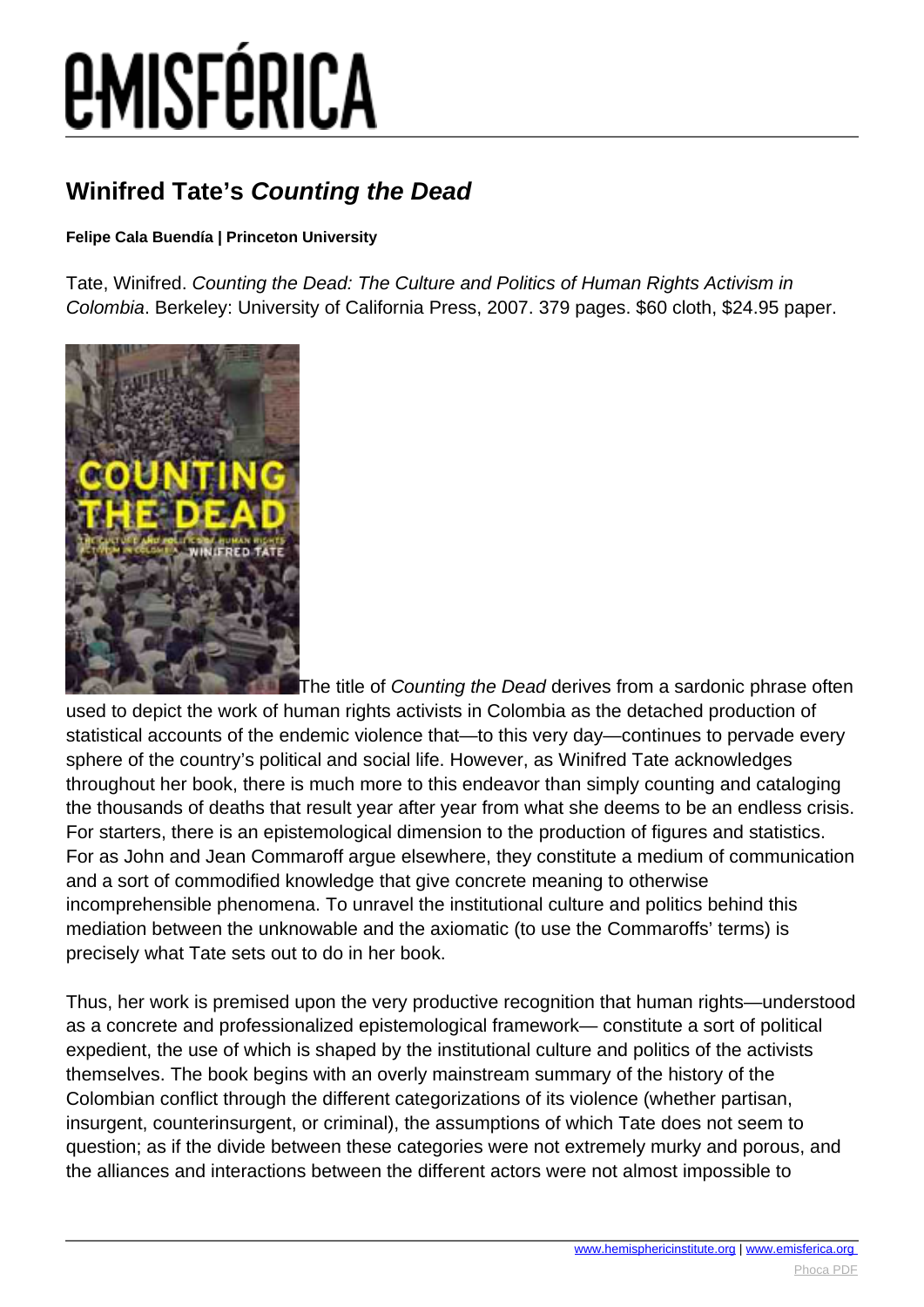## *<u>EMISFÉRICA</u>*

untangle. I believe this to be a fundamental flaw in Tate's mapping of the history and evolution of human rights activism in Colombia—a flaw that is, however, constantly reenacted by the activists themselves, whether they come from non-governmental organizations (NGOs), the state, or the military. Hence, Tate's work seems to reproduce the unresolved tension between the activists' interventions and their underlying political motivations.

As a way to make these motivations explicit, Tate traces the origins of human rights activism in Colombia back to the radical leftist solidarity organizations that emerged in the 1980s and a decade later transitioned into professionalized NGOs. This transition led to very heated debates that remain unresolved, debates that hinge—as Tate judiciously shows—on very profound identitarian constructions rooted in the Communist and Catholic institutions that dominated early human rights activism. Furthermore, and at the same time as this transition was taking place, historical and political developments allowed for the emergence of two radically different types of activism, which in their turn were also shaped by their own institutional culture and politics. On the one hand, state human rights agencies have recast the human rights discourse in Colombia over the past decade while at the same time failing to improve the record of prosecution for human rights abuses. In this sense, Tate's revelation that the endless bureaucratic loop created by these agencies actually contributes to impunity is both insightful and valuable, and is something that policy-makers should take into account if they ever decide to enhance the state's performance as human rights activist. On the other hand, the military have also appropriated the human rights framework as part of their war strategy to harness civilian support.

What I find most interesting in Tate's work is her conclusion, where she discusses the way knowledge about political and social violence circulates in Colombia. As I have pointed out, human rights activism in the country has been shaped by the institutional culture and politics of the activists themselves. These underlying motivations move the discussion about violence from the realm of public secrets into the public transcript that shapes political life. I believe the interaction of these two categories—public secret and public transcript—to be a fruitful theoretical framework for examining human rights activism in other contexts, such as the United States's continued practice of torture in recent years. However, a note of caution is in order. For as Tate is keen to point out, and as the case of the United States eloquently shows, the inclusion of certain violent practices in the public transcript can have unintended consequences, as it contributes not to the reduction of violence itself but to the reconfiguration of these practices so that they escape being categorized as human rights violations.

Nevertheless, what human rights actually are and what they do is a question that largely remains unanswered. And therein lies their immense potential as a political expedient for activists of all sorts.

**Felipe Cala** es estudiante de doctorado en el Departamento de Lenguas y Culturas Españolas